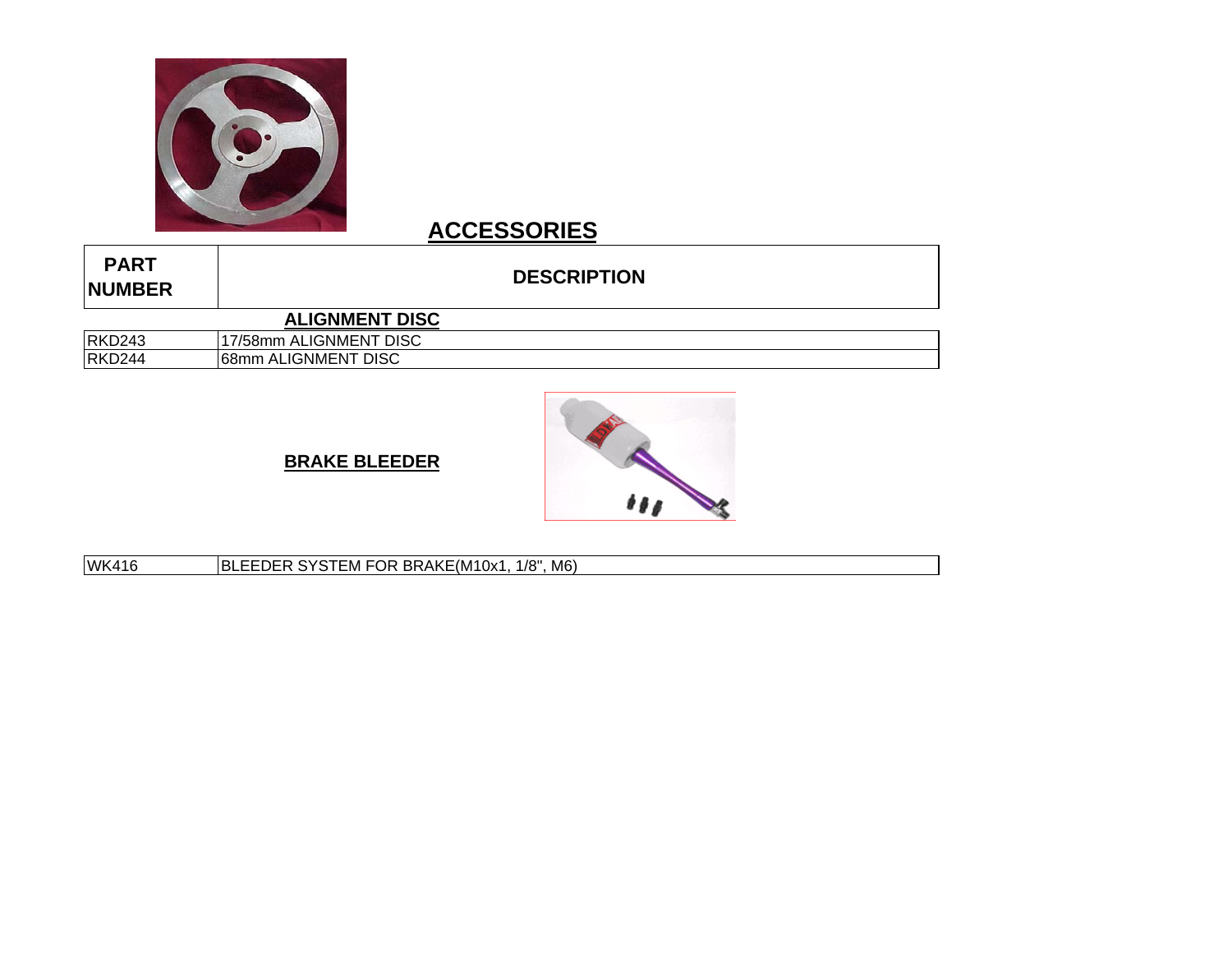

 $\mathbb{R}^2$ 

**SILENCER**

| <b>PART</b><br><b>NUMBER</b> | <b>DESCRIPTION</b>                             |
|------------------------------|------------------------------------------------|
| <b>WK091</b>                 | <b>CARBON SILENCER EXHAUST FOR 125cc</b>       |
| WK090BK                      | AL. SILENCER SUPPORT FOR 125cc (BLACK)         |
| WK090DG                      | AL. SILENCER SUPPORT FOR 125cc (DARK GOLD)     |
| <b>WK090T</b>                | AL. SILENCER SUPPORT FOR 125cc (TITANIUM)      |
| WK090/ROTAX                  | SILENCER SUPPORT FOR ROTAX                     |
| WK90A                        | <b>CRADLE FOR 125cc EXHAUST</b>                |
| WK90B                        | <b>CRADLE FOR 100cc EXHAUST</b>                |
| <b>WK088</b>                 | <b>SPRING FOR SILENCER HOLDER QUICK HOOK</b>   |
| <b>WK089</b>                 | <b>SPRING FOR SILENCER HOLDER</b>              |
| <b>K189L</b>                 | SPECIAL SPRING FOR SILENCER (SWEVIL ENDS) 55mm |
| <b>K189XL</b>                | SPECIAL SPRING FOR SILENCER (SWEVIL ENDS) 70mm |

### **AIR BOXES**

| IAIR BOX BLACK MOD. SOCOREM FOR I.C.A. |
|----------------------------------------|
| <b>AIR BOX APE 1(SILVER)</b>           |
| <b>AIR BOX APE 2(SILVER)</b>           |
| 23mm INLET TUBE FOR AIR BOX            |
| 30mm INLET TUBE FOR AIR BOX            |
| <b>IFILTER FOR AIR BOX AC.1031.AG</b>  |
|                                        |

 **AIR GUAGE**





## **AIR GUAGE**

|               | AIR GAUGE W/ALUMINIUM CARRYING CASE (CAN BE ADAPTED FOR RIGHT OR LEFT |  |
|---------------|-----------------------------------------------------------------------|--|
| <b>WK417</b>  | IHAD USE)                                                             |  |
| <b>RKD417</b> | BIG FACED AIR GAUGE(PSI/BARS)                                         |  |
| RKD417A       | <b>IREPLACEMENT LENS FOR RKD417</b>                                   |  |